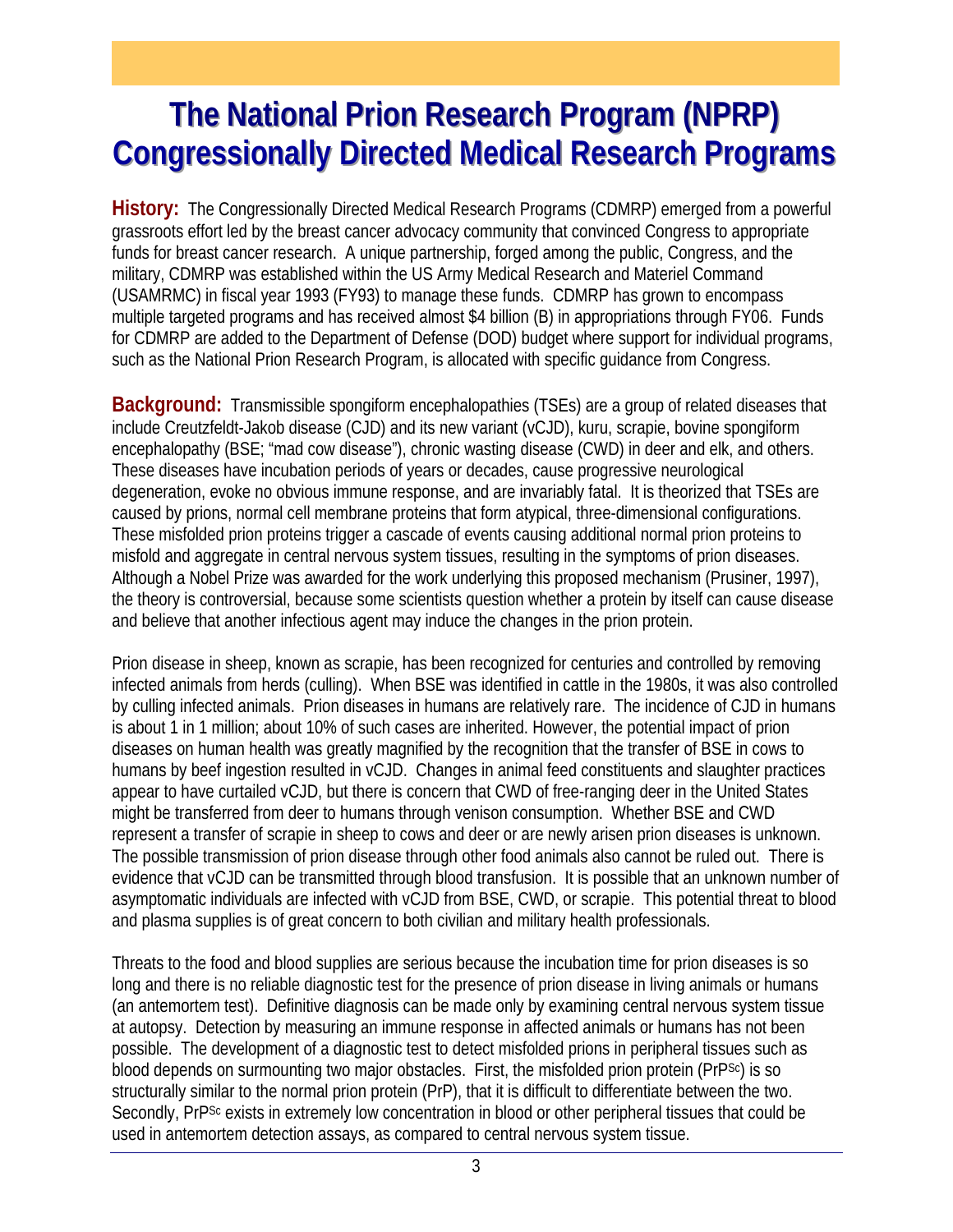### **National Prion Research Program Vision:**

To eliminate the occurrence of human transmissible spongiform encephalopathies.

### **History**

Health threats posed by prion disease appear to involve the food and blood supplies and put military beneficiaries in affected areas overseas at risk. Such areas include any location in which cattle have been diagnosed with prion disease and anywhere beef may have been shipped from these areas for human consumption. People who have ingested contaminated beef may unknowingly transmit prions via blood donations. Concerns over potential contamination of the food and blood supply prompted the US Congress to provide the largest single appropriation in history for prion-related research – \$42.5M – to establish the NPRP in FY02. The primary goal of the FY02 NPRP was to develop a rapid, sensitive, and reproducible test for the detection of misfolded prions suitable for use as an antemortem diagnostic test as well as a screening assay. In support of this goal, proposals also were solicited to better understand the prevention, transmission, and pathogenesis of prion disease to include chronic wasting disease. Proposals with military relevance were specifically sought. Award recipients began research in mid-2003 with performance periods ranging from 3 to 5 years. Congress has not provided any follow-up appropriations for the NPRP.



### **The NPRP Portfolio**

The 38 proposals funded by the NPRP represent an exceptionally broad range of projects that bring new methodologies and additional expertise to the detection, prevention, and treatment of prion diseases.

The improvement of diagnostics is supported by 23 NPRP awards. Nineteen of these awards have the direct development of sensitive and reproducible antemortem diagnostics and/or the discovery and development of new disease markers as their primary focus. These proposals use a wide range of detection platforms and methodologies including development of new immunological, physical, and chemical detection methods, as well as optimization and standardization of existing methods. An additional four awards are directed toward developing experimental models to facilitate more sensitive and rapid detection of the disease agent in living systems. Assessing risk to the military is supported by development of tests that can detect prions in blood or tissues. Basic research is supported by 15 NPRP awards. Of these awards, 11 are focused on the biology, epidemiology, and etiology of prion diseases. These awards are expected to provide important insight into the further development of methods for the detection, treatment, and prevention of prion diseases. An additional four awards are designed to develop potential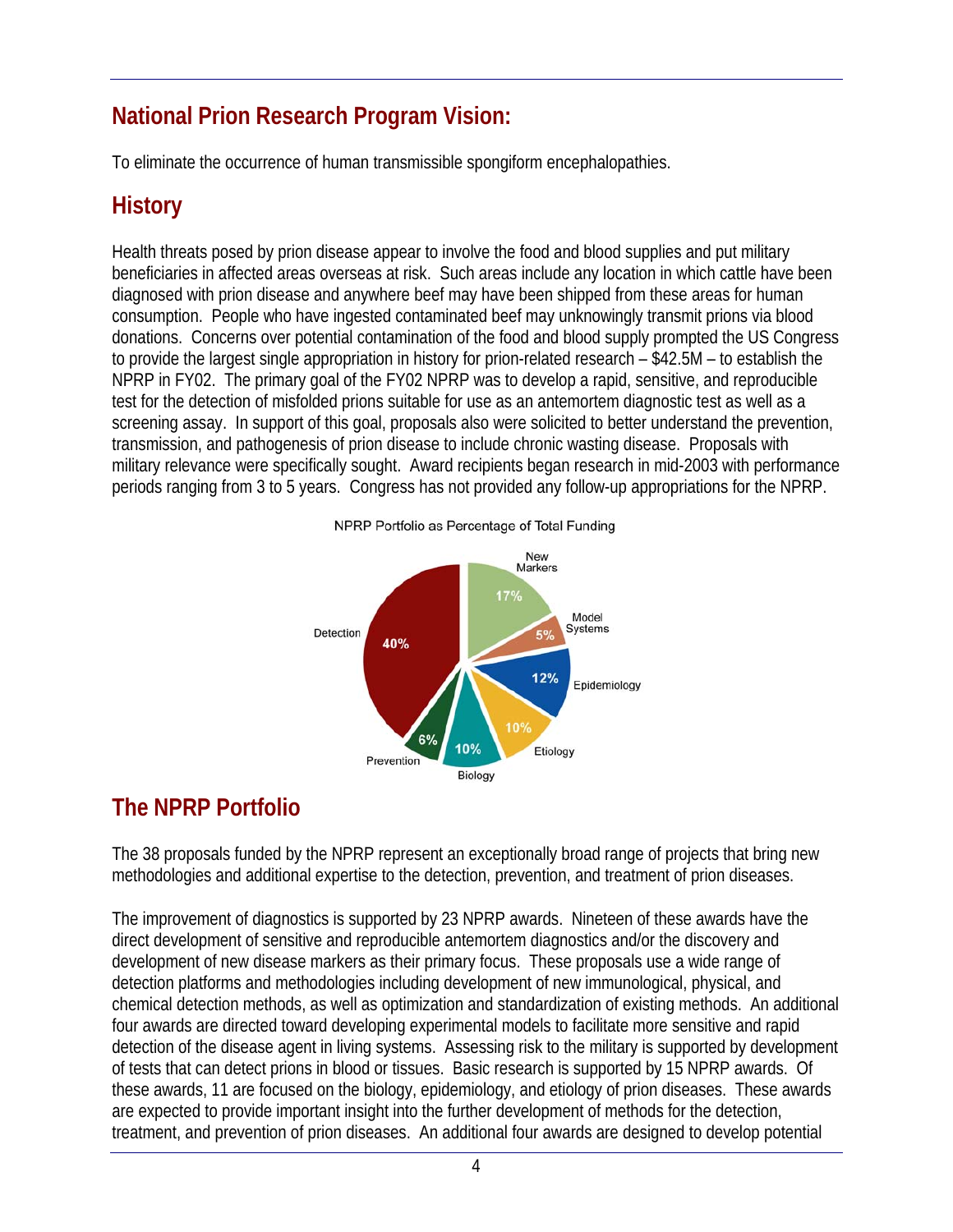methods to prevent infection or progression of prion diseases. These studies include the development of prion-resistant instruments, vaccines, inhibitory RNA molecules, monoclonal antibodies, and traditional drug screens.

Prion research infrastructure is supported by the funding of 15 new investigators and 40 pre- and postdoctoral trainees, expanding the intellectual foundation of the prion research field. An important research resource supported by the NPRP is a flock of 100 sheep bred to be highly susceptible to scrapie – most of these animals become symptomatic at 2 to 3 years of age. This flock serves as a source of large volumes of pooled brain homogenate and plasma, which can be used for standardized reference materials.

### **NPRP Research Highlights Individual Success Stories**

**Dr. Stanley Prusiner** of the University of California San Francisco has made important advances towards

developing a sensitive and specific diagnostic test for prion disease by clarifying the biology of disease progression, elucidating chemical conditions for precipitation of pathogenic prion protein PrPSc, and establishing and validating new diagnostic protocols. Dr. Prusiner and colleagues developed a reliable fluorescence-activated cell sorting protocol to isolate subpopulations of human white blood cells from which they can measure PrP<sup>Sc</sup> using a conformationdependent immunoassay (CDI). They validated the CDI for diagnosis of human prion diseases and demonstrated 100% sensitivity for PrPSc in brain tissue and



58% sensitivity for PrPSc in muscle tissue of CJD patients. Using surface-enhanced laser desorption ionization – time of flight mass spectroscopy and protein microarrays in mouse models of prion disease, Dr. Prusiner's team identified 53 unique putative biomarkers for CJD. In parallel work aimed to increase the sensitivity of the CDI by precipitation of prions, Keggin-type polyoxometalate (POM) complexes demonstrated superior ability to selectively precipitate disease-causing PrPSc. The researchers propose that prion aggregation may involve multivalent electrostatic interactions between the POM anions and positively charged prion cleft sites.

- Safar JG, Geschwind MD, Deering C, et al. 2005. Diagnosis of human prion disease. *Proceedings of the National Academy of Science USA* 102:3501-3506.
- [Lee IS](http://www.ncbi.nlm.nih.gov/entrez/query.fcgi?db=pubmed&cmd=Search&itool=pubmed_Abstract&term=%22Lee+IS%22%5BAuthor%5D), [Long JR,](http://www.ncbi.nlm.nih.gov/entrez/query.fcgi?db=pubmed&cmd=Search&itool=pubmed_Abstract&term=%22Long+JR%22%5BAuthor%5D) [Prusiner SB,](http://www.ncbi.nlm.nih.gov/entrez/query.fcgi?db=pubmed&cmd=Search&itool=pubmed_Abstract&term=%22Prusiner+SB%22%5BAuthor%5D) et al. 2005. Selective precipitation of prions by polyoxometalate complexes. *Journal of the American Chemical Society* 127:13802-13803.

**Dr. Shu Chen** of Case Western Reserve University is developing improved immunochemical methods for antemortem detection of PrPSc. Based on a report that PrP forms complexes with nucleic acids, Dr. Chen



and colleagues generated a panel of monoclonal antibodies to nuclear DNA, then screened the anti-DNA antibodies for their ability to capture PrP<sup>Sc</sup> from homogenates of diseased brain. They identified the monoclonal antibody OCD4, which specifically binds PrPSc with high affinity but does not bind PrP. OCD4 can be used for immunocapture of PrPSc from brains of patients with sporadic, familial, or vCJD, as well as animal brains infected with BSE and scrapie. Dr. Chen's group then showed that the gene 5 protein from the Ff bacteriophage, a widely available and well-characterized single-stranded DNA binding protein, can also bind PrP<sup>Sc</sup> with high sensitivity and specificity. These

findings suggest that anti-DNA antibodies may be used to develop new strategies for the study, detection, and treatment of prion diseases.